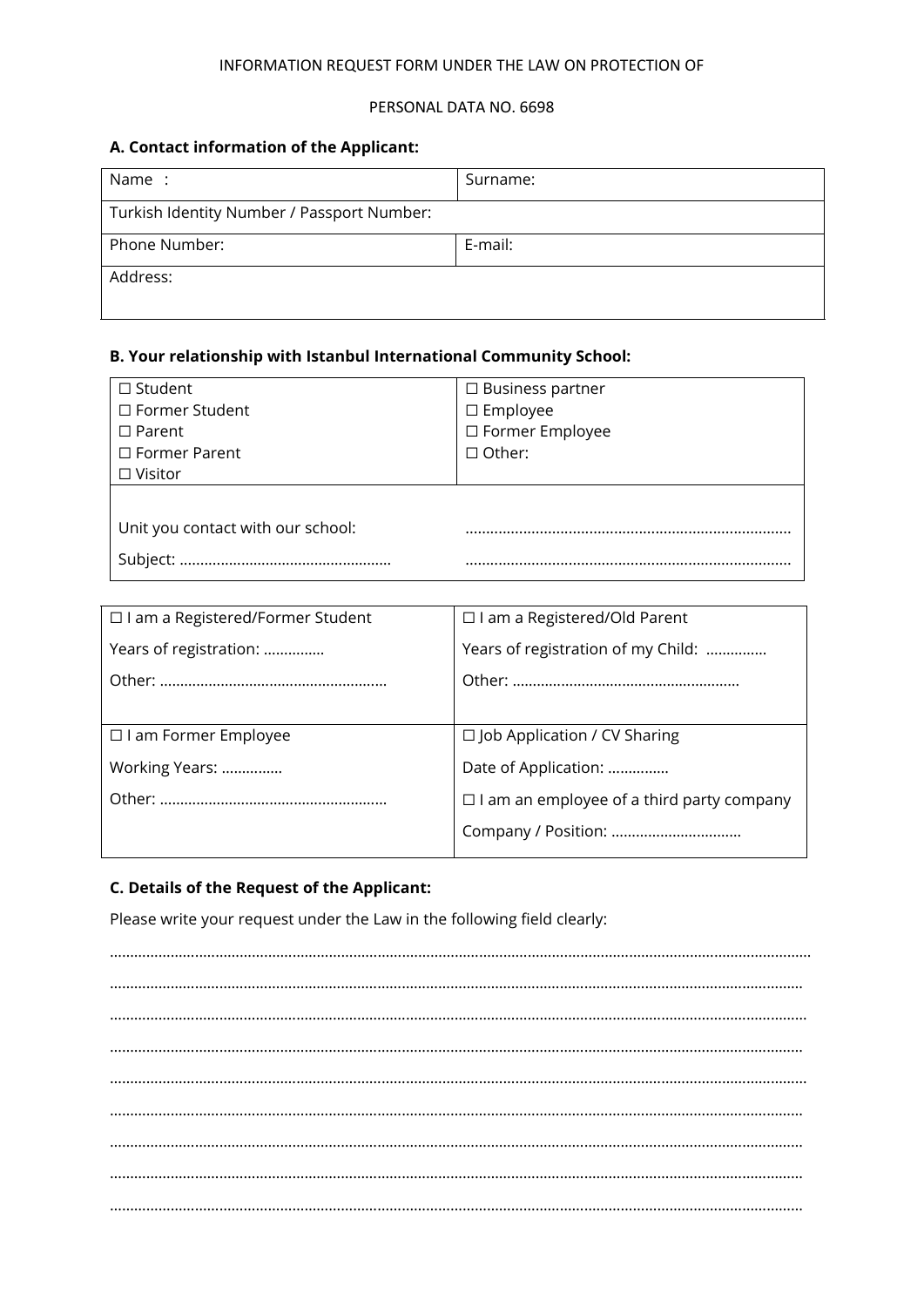| <b>Request</b> | <b>Subject of the Request</b>                                                     | <b>Your choice</b>    |
|----------------|-----------------------------------------------------------------------------------|-----------------------|
| No.            |                                                                                   |                       |
| 1              | I want to learn if your company processes my personal data.                       | $\Box$                |
| $\overline{2}$ | If your company processes my personal data, I request information about these     | $\Box$                |
|                | processing activities.                                                            |                       |
|                | Article 11/1 (b) of the Law                                                       |                       |
| 3              | If your company processes my personal data, I want to learn the purpose of        | $\Box$                |
|                | processing them and if they are used in line with such purpose.                   |                       |
|                | Article 11/1 (c) of the Law                                                       |                       |
| 4              | If my personal data are transferred to any third parties within or outside the    | $\Box$                |
|                | country, I request information about such third parties.                          |                       |
|                | Article 11/1 (d) of the Law                                                       |                       |
| 5              | I kindly request correction of missing or incorrectly processed personal data.    | $\Box$                |
|                | Write your personal data you wish to be corrected in the "Your Choice" field and  | The data to           |
|                | send additional documents with its correct and complementary information.         | be corrected;         |
|                | (Photocopy of Identity Card/Passport, residency certificates, etc.)               |                       |
|                | Article 11/1 (d) of the Law                                                       |                       |
| 6              | The reasons that require my personal data to be processed have ceased to          | Only one box          |
|                | exist. For this reason,                                                           | can be                |
|                | a) I demand that my personal data would be deleted.                               | marked;               |
|                | b) I demand their anonymization.                                                  | a) $\Box$             |
|                | Article 11/1 (e) of the Law                                                       | b)                    |
| 7              | I kindly request that my personal data (Claim 5), which, I think, are missing or  | $\Box$<br>The data to |
|                | incorrectly processed, would be corrected also with the third parties to whom     | be corrected;         |
|                | they are transferred. Write your personal data you wish to be corrected in the    |                       |
|                | "Your Choice" field and send additional documents with its correct and            |                       |
|                | complementary information. (Such as photocopy of identity card, residency         |                       |
|                | certificates, etc.)<br>Article 11/1 (f) of the Law                                |                       |
| 8              | The reasons that require my personal data to be processed have ceased to          | Only one box          |
|                | exist. Therefore, with the third persons to whom my personal data are             | can be                |
|                | transmitted;                                                                      | marked;               |
|                | a) I demand that they would be deleted.                                           | a)                    |
|                | b) I demand their anonymization.                                                  | b)                    |
|                | Article 11/1 (f) of the Law                                                       |                       |
| 9              | I think that my personal data has been processed and analyzed exclusively         | $\Box$                |
|                | through automated systems, and that as a result of this analysis, there is an     | Data                  |
|                | outcome against me. I object to this result. Write the result of analysis of what | Obtained in           |
|                | you think is against you in the "Your Choice" field and send additional           | the Result of         |
|                | documents supporting your objection.                                              | Analysis;             |
|                | Article 11/1 (g) of the Law                                                       |                       |
| 10             | I incurred damages because of my personal data being processed in breach of       |                       |
|                | the Law. I kindly ask you to compensate such damage. Write the issue that is      | $\Box$                |
|                | subject to the illegality in "Your Choice" field and send the supporting          | Issue that is         |
|                | documents as an enclosure. (Court decision, Board resolution, Documents           | Subject to            |
|                | showing the amount of material damage, etc.)                                      | the Illegality;       |
|                | Article 11/1 (g) of the Law                                                       |                       |